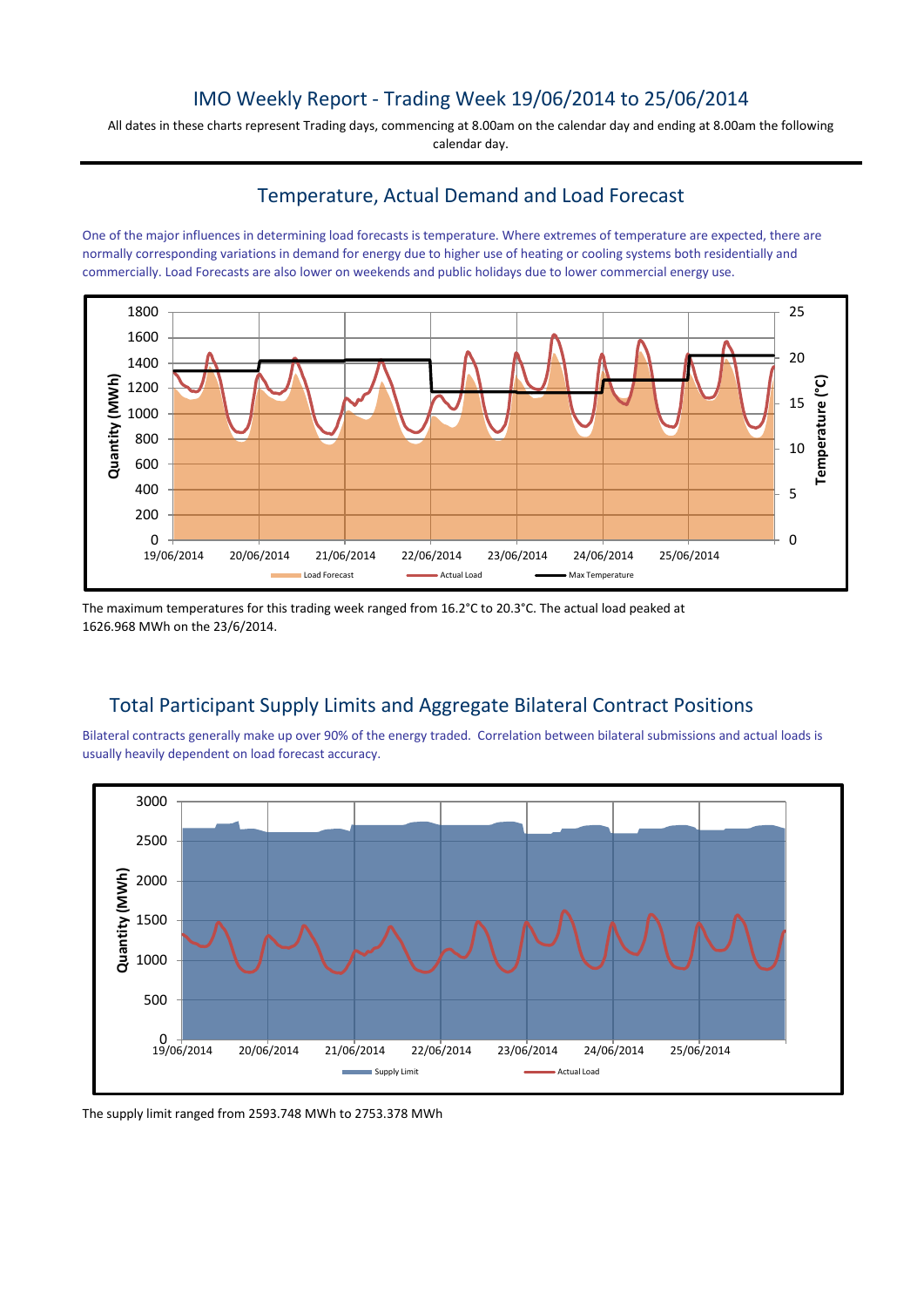#### Net Balancing Market Trades

Bilateral contracts and STEM trading are generally based on the forecast energy requirements of Participants. When the forecast requirements are higher or lower than the actual requirements for a day, this Market energy must be bought and sold in the balancing mechanism. This graph shows the estimated net balancing trades.



The majority of the balancing activity this week occurred within Balancing Supply. The maximum balancing demand for the week reached 150.343 MWh on the 23/6/2014. The maximum balancing supply for the week reached -197.158 MWh on the 24/6/2012.

## Total Traded Energy

This chart represents a comparison between the total net energy that is traded in Bilateral Contracts, the STEM and the balancing mechanism. Balancing Supply represents cases in which the total contract position is greater than the demand and customers must supply energy back to balancing. Balancing Demand represents cases in which the total contract position is less than the demand and customers must purchase energy from balancing.



Total balancing supply equalled -11573.488 MWh whereas total balancing demand equalled 6573.715 MWh. The Total STEM Traded quantity was 18637.731 MWh, with the STEM Clearing Quantity ranging between 13.882 MWh and 120.483 MWh.